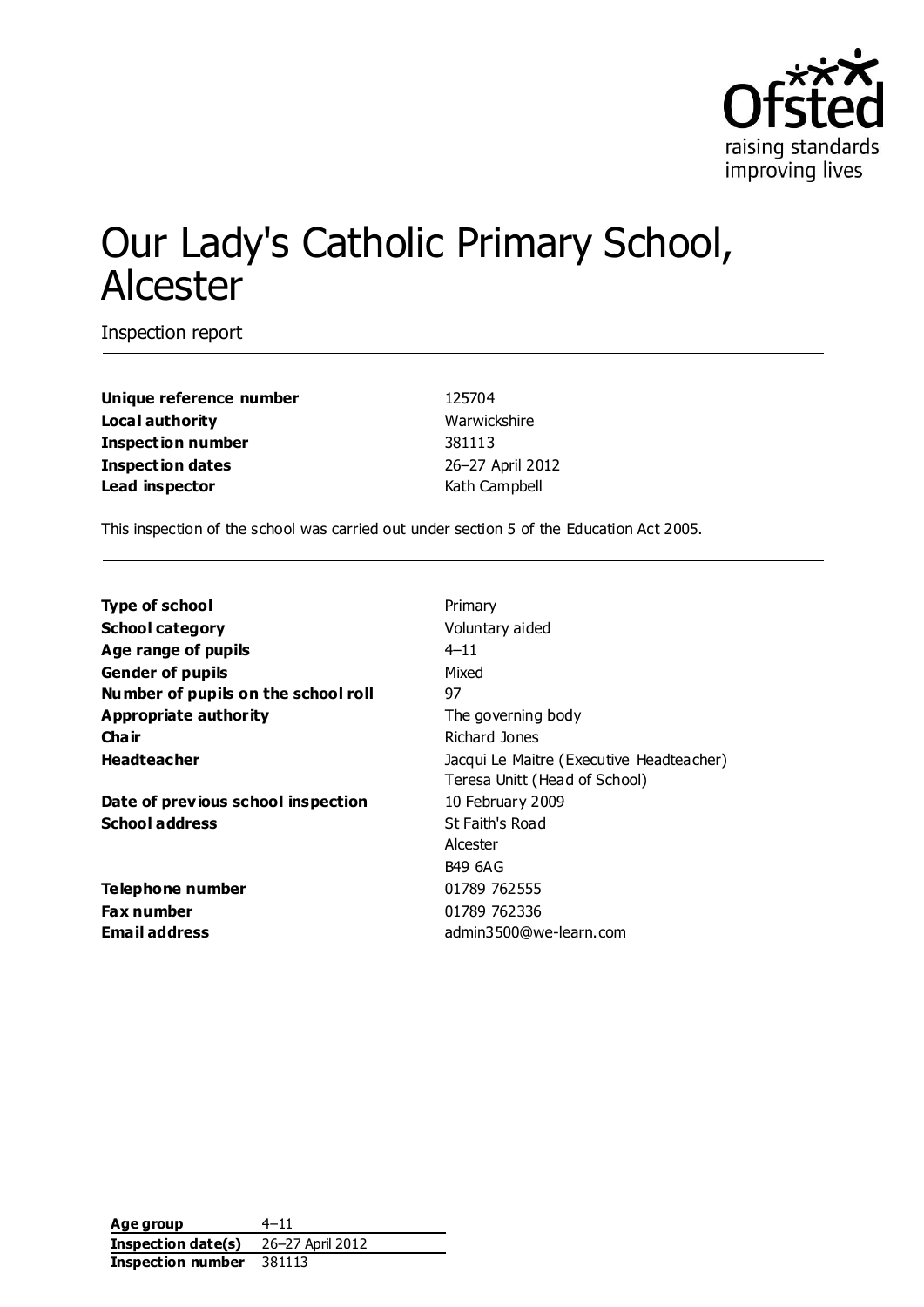

You can use Parent View to give Ofsted your opinion on your child's school. Ofsted will use the information parents and carers provide when deciding which schools to inspect and when.

You can also use Parent View to find out what other parents and carers think about schools in England. You can visit [www.parentview.ofsted.gov.uk,](http://www.parentview.ofsted.gov.uk/) or look for the link on the main Ofsted website: [www.ofsted.gov.uk](http://www.ofsted.gov.uk/)

The Office for Standards in Education, Children's Services and Skills (Ofsted) regulates and inspects to achieve excellence in the care of children and young people, and in education and skills for learners of all ages. It regulates and inspects childcare and children's social care, and inspects the Children and Family Court Advisory Support Service (Cafcass), schools, colleges, initial teacher training, work-based learning and skills training, adult and community learning, and education and training in prisons and other secure establishments. It assesses council children's services, and inspects services for looked after children, safeguarding and child protection.

Further copies of this report are obtainable from the school. Under the Education Act 2005, the school must provide a copy of this report free of charge to certain categories of people. A charge not exceeding the full cost of reproduction may be made for any other copies supplied.

If you would like a copy of this document in a different format, such as large print or Braille, please telephone 0300 123 4234, or email enquiries@ofsted.gov.uk.

You may copy all or parts of this document for non-commercial educational purposes, as long as you give details of the source and date of publication and do not alter the information in any way.

To receive regular email alerts about new publications, including survey reports and school inspection reports, please visit our website and go to 'Subscribe'.

Piccadilly Gate Store St **Manchester** M1 2WD

T: 0300 123 4234 Textphone: 0161 618 8524 E: enquiries@ofsted.gov.uk W: www.ofsted.gov.uk



© Crown copyright 2012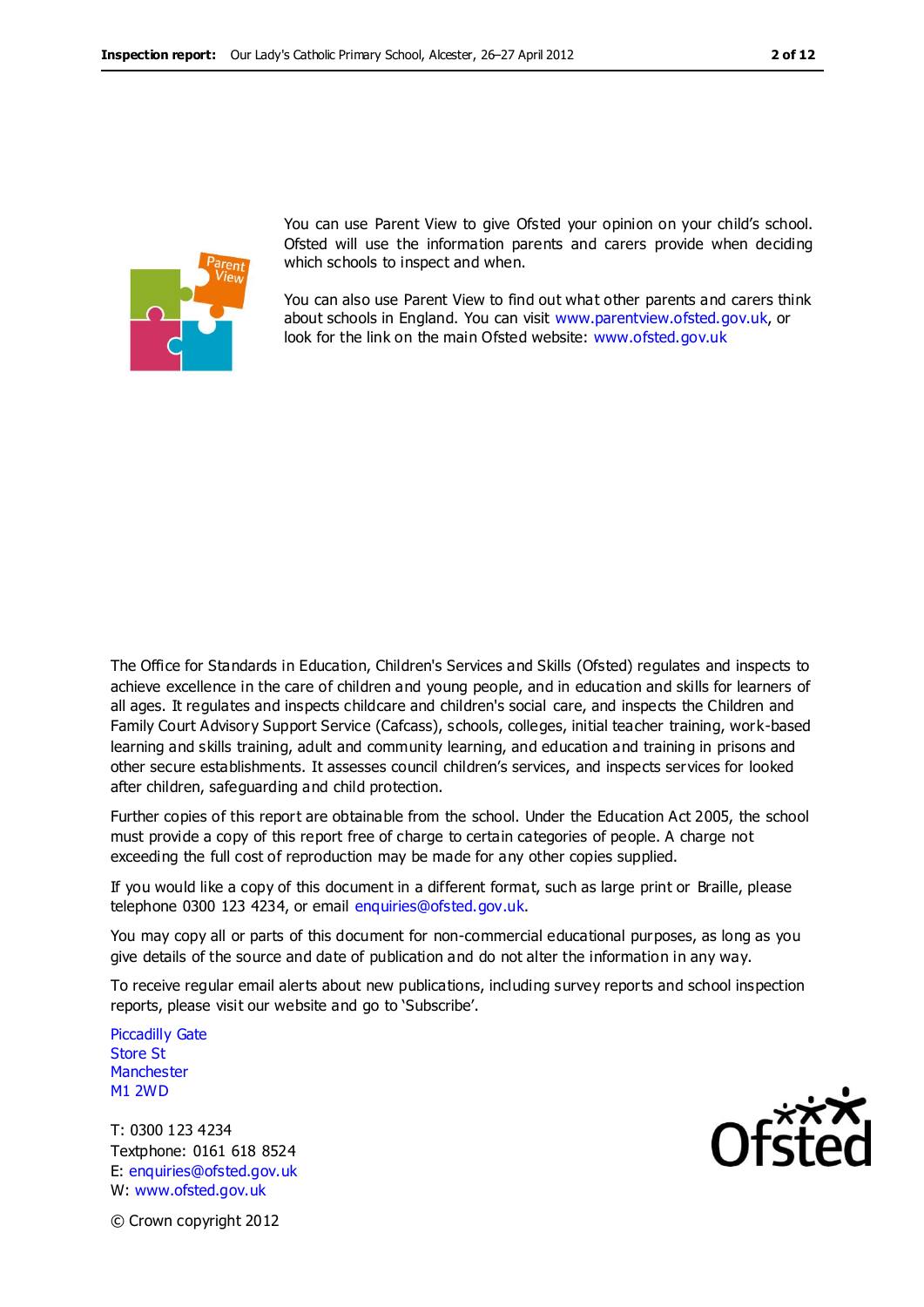### **Introduction**

Inspection team

Kath Campbell **Additional Inspector** 

This inspection was carried out with two days' notice. The inspector observed 9 lessons taught by 5 teachers. She also spent time talking with pupils about their work and enjoyment of school. In addition, the inspector made short visits to some sessions where support is provided by teaching assistants. She held meetings with groups of pupils, members of staff and governors, as well as talking informally to parents and carers to gain their views of the school. The inspector observed the school's work, and looked at a range of documentation, including samples of pupils' past and present work, information about child protection and safeguarding and the progress of pupils. She scrutinised 27 questionnaires completed by parents and carers and 57 completed by pupils.

### **Information about the school**

Our Lady's is much smaller than average for a primary school. The proportion of pupils known to be eligible for free school meals is below average. Most pupils are of a White British background and speak English as their first language. The proportion of disabled pupils and those with special educational needs is above average. The proportion of pupils with a statement of special educational needs is below average. The school has gained numerous awards in recognition of its work, including an Eco School Bronze award. It meets the current floor standard, which sets the minimum expectations for pupils' progress and attainment.

The school is part of a federation. Since September 2011 there has been an executive headteacher who oversees the quality of education in three schools. There is also a head of school who takes responsibility for the day-to-day running of Our Lady's when the executive headteacher is working at one of the other schools. Some pupils, most notably those in the lower Key Stage 2 class, have experienced several staffing changes during the current academic year.

Alcester Nursery is situated on the school site. This facility is not managed by the governing body and is inspected and reported on separately.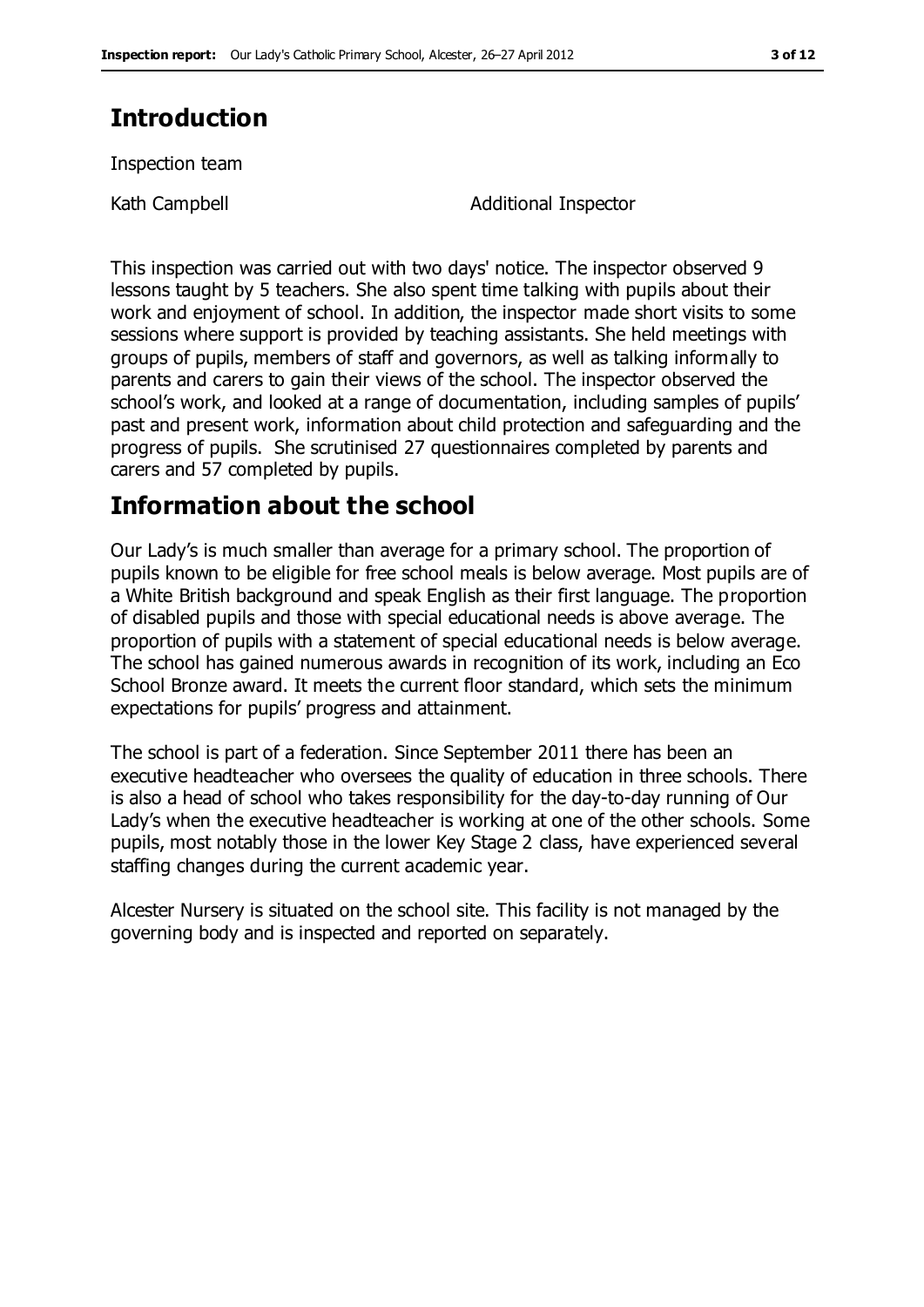### **Inspection judgements**

| <b>Overall effectiveness</b>     |  |
|----------------------------------|--|
|                                  |  |
| <b>Achievement of pupils</b>     |  |
| <b>Quality of teaching</b>       |  |
| Behaviour and safety of pupils   |  |
| <b>Leadership and management</b> |  |

### **Key findings**

- This is a satisfactory school that is improving rapidly after a period of staffing instability. It has notable strengths in the high quality nurture and care it provides for its pupils. The school is not yet good because pupils' progress is uneven in some year groups, chiefly because of inconsistencies in the quality of teaching. Schools whose overall effectiveness is judged satisfactory may receive a monitoring visit by an Ofsted inspector before their next Section 5 inspection.
- Achievement is satisfactory. Children start school with skills that are broadly in line with those expected for their age. Pupils make satisfactory progress overall although the rate of progress in some subjects, including boys' progress in writing, has not always been good enough. Pupils make accelerated progress at the end of Key Stage 2 through good teaching and typically reach above average standards.
- Teaching is satisfactory. The good quality teaching within the school is yet to be shared with others to spread good practice. Not all teachers focus sufficiently on whether individual pupils have made enough progress in lessons. Some teachers do not have high enough expectations of what pupils can achieve. Staffing changes have also contributed to inconsistencies in the quality of teaching.
- Behaviour and safety are good. Attendance is above average because pupils enjoy school. They feel safe, behave well and are enthusiastic about their work. Special occasions, such as 'Well Done Assembly', make an outstanding contribution to pupils' personal development.
- Leadership and management are satisfactory. The good quality leadership of the executive headteacher and head of school has enabled the school to move forward during a difficult year. The leadership of teaching and management of performance are driving improvements and ensuring more teaching is good. The monitoring and evaluation role of middle managers is less well developed.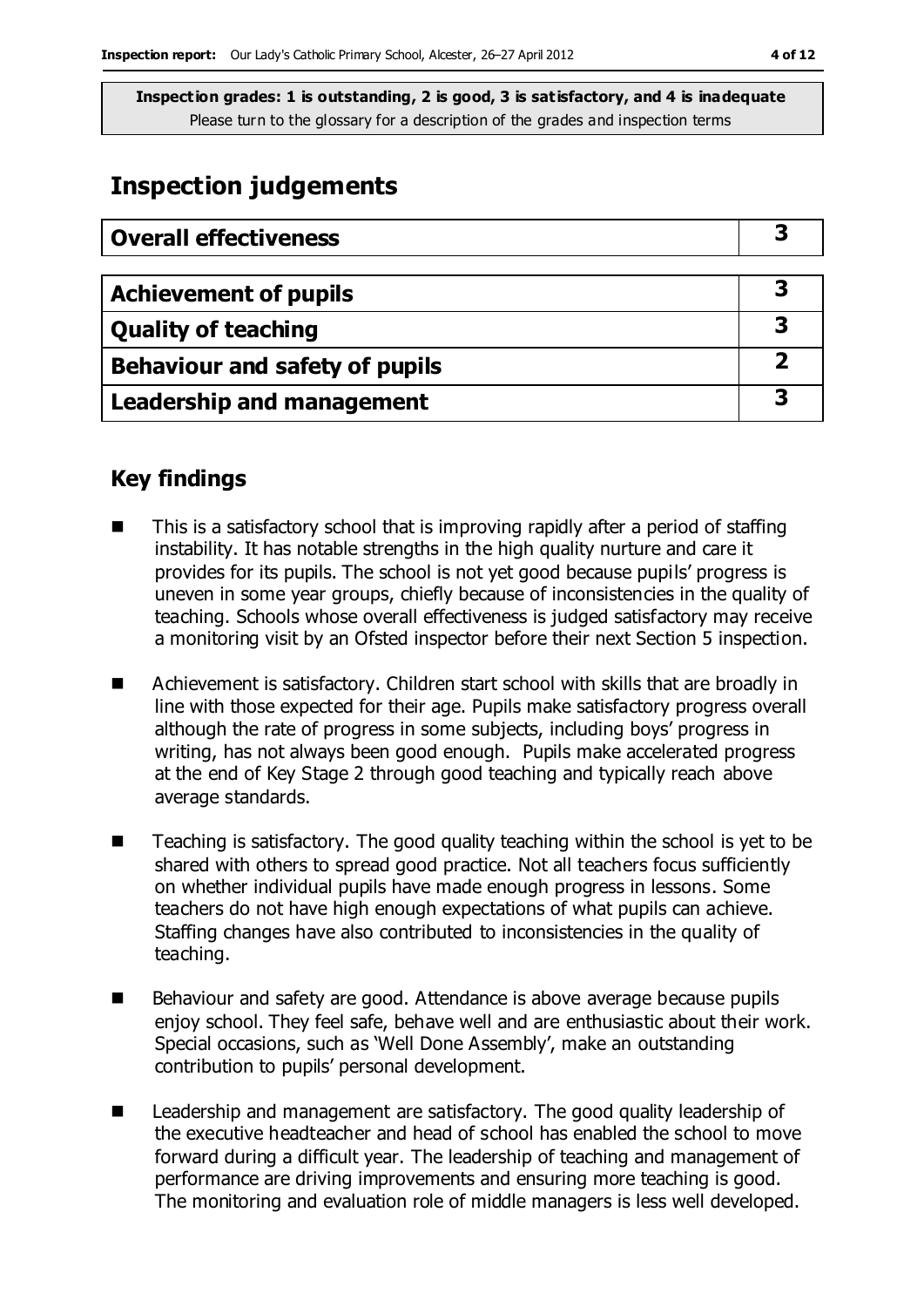### **What does the school need to do to improve further?**

- During the current and next academic year, raise achievement in boys' writing throughout the school by:
	- developing boys' enthusiasm for and interest in writing from an early  $\equiv$ stage so that they become confident, independent writers as they move through the school
	- extending the range of opportunities that are specifically designed to  $\overline{\phantom{0}}$ engage boys' interest , as well as that of girls
	- giving pupils more opportunities to practise their writing skills in different  $\equiv$ subjects.
- During the current and next academic year, increase the proportion of good or better teaching by:
	- ensuring teachers in all key stages, including the Early Years Foundation  $\equiv$ Stage, have the highest expectations of what pupils can achieve
	- sharing the good practice that exists within the school in order to develop greater consistency in the quality of teaching and use of assessment
	- ensuring teachers have a greater focus on the quality of learning of individual pupils.
- Strengthen the leadership and management role of middle managers by giving them:
	- $\equiv$ a more prominent role in monitoring the work of the school
	- greater involvement in driving the school forward through the use of data analysis, tracking and assessment information.

### **Main report**

#### **Achievement of pupils**

Most parents and carers who responded to the questionnaire feel that their children make good progress. A few express concerns about the disruption to their child's learning because of staffing changes. The inspector found progress in past work to be satisfactory overall, with pockets of good progress where teaching was good. Work seen during the inspection indicates that the recent progress of all groups of pupils, including disabled pupils and those who have special educational needs, is always at least satisfactory and often good.

The good ratio of adults to children in the Early Years Foundation Stage and the input of a very skilled teaching assistant ensure satisfactory progress is made from their average starting points, because children receive a high level of one-to-one attention. Attainment is rising in Key Stages 1 and 2 as a result of accurately targeted intervention and much improved procedures for tracking the progress of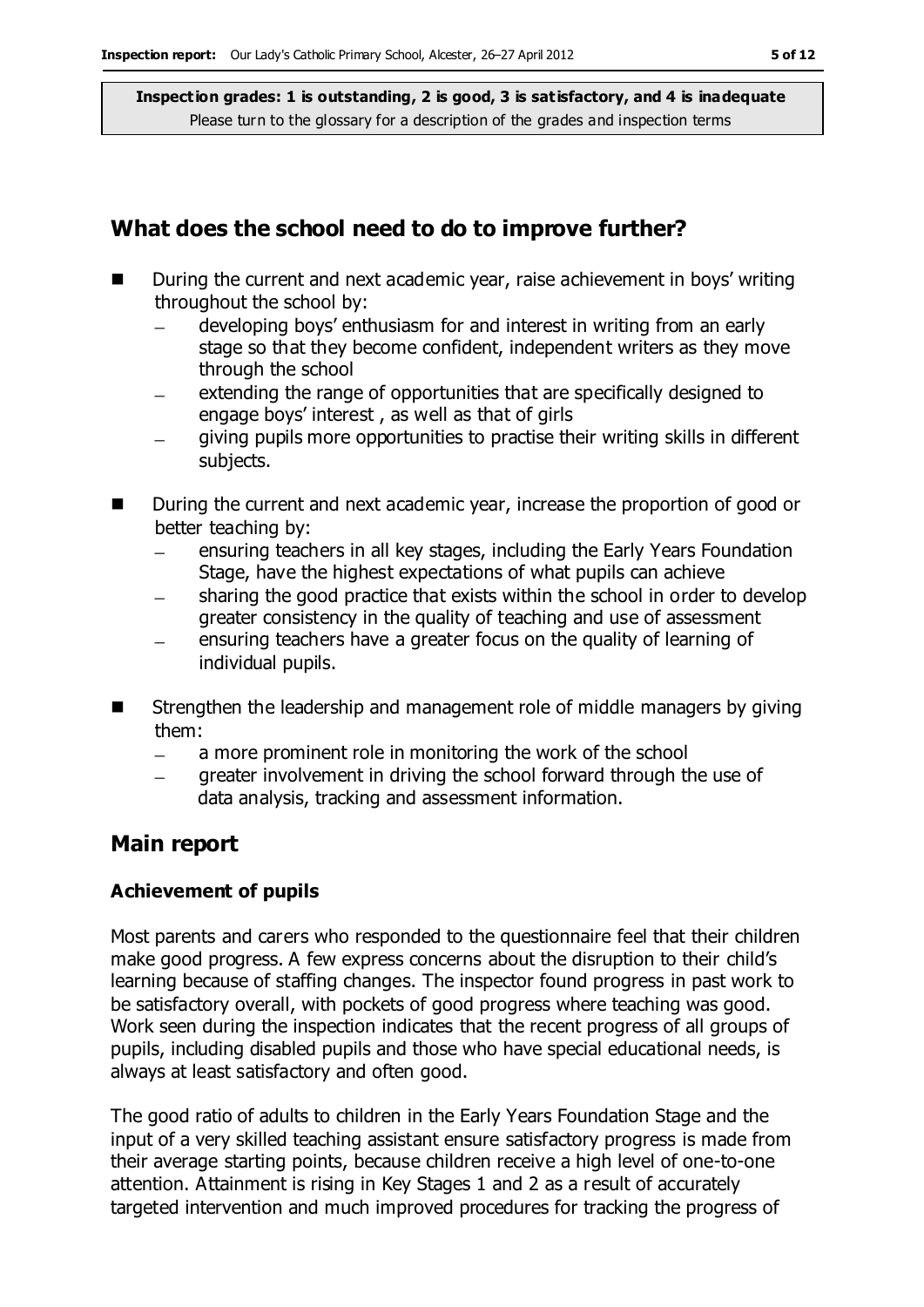individual pupils. Standards in reading in Key Stage 1 are broadly average, rising to above average by the end of Key Stage 2. There is good evidence to show that the rise is chiefly due to pupils' increasingly secure knowledge of sounds and letters. This provides them with the skills necessary to work out new or difficult words. A very recent initiative to accelerate reading progress has proved very effective in motivating pupils, particularly boys, and has seen a rapid rise in the attainment of some pupils. Although there is further to go before the impact on standards can be seen, several initiatives to extend boys' writing skills, such as free writing activities, are also starting to develop a greater enthusiasm among boys. However, there are not always enough opportunities for pupils to practise their writing skills in different subjects.

In lessons, disabled pupils and those who have special educational needs are supported well and make as much progress as other pupils. They work effectively with high quality teaching assistants and work is matched well to their needs. Although current levels of support are satisfactory, the school is in the process of providing staff training to develop a similarly effective support structure for the small but increasing number of pupils who speak English as an additional language.

#### **Quality of teaching**

Most parents and carers and pupils believe that teaching is good. The inspection found that, although there were examples of good practice, teaching was satisfactory overall because there was too much inconsistency in its quality. There has been a good level of improvement in targeted areas and the quality of planning is now good because it focuses well on the needs of individual pupils. The teaching of reading is increasingly secure. Assessment is also a far more integral part of teaching and learning than in the past. A strength within teaching is the effective teamwork between teaching and support staff, ensuring that the needs of pupils of different abilities are met. All adults have a consistent, effective approach towards behaviour management. As a result, relationships are good and the quality of teaching has a positive impact on pupils' spiritual, moral, social and cultural development. When they are given time to reflect, pupils give sensitive and mature answers. They listen with respect to the views of others. Where teaching is at its best, learning is fun and activities capture the interest of pupils. A good example of this was observed in a Key Stage 2 science lesson, where pupils were working on water purification. The classroom was a hive of activity, discussion was animated and pupils of all abilities rose to the challenge of the practical activities. Levels of cooperation were high and support staff made a strong contribution to pupils' learning. Pupils valued the rapid gains in their learning in a short space of time. At other times, when some teachers talk for too long, it leaves pupils with too little time to practise skills. Teachers do not always ensure more-able pupils move on to more challenging work quickly enough and valuable time is wasted moving between activities. In addition, not all teachers focus sufficiently on the learning of individual pupils when assessing the effectiveness of their teaching. Although the overall quality of marking has improved considerably since the previous inspection, pupils who have had several different teachers have suffered from a lack of continuity. In discussion, pupils say that,this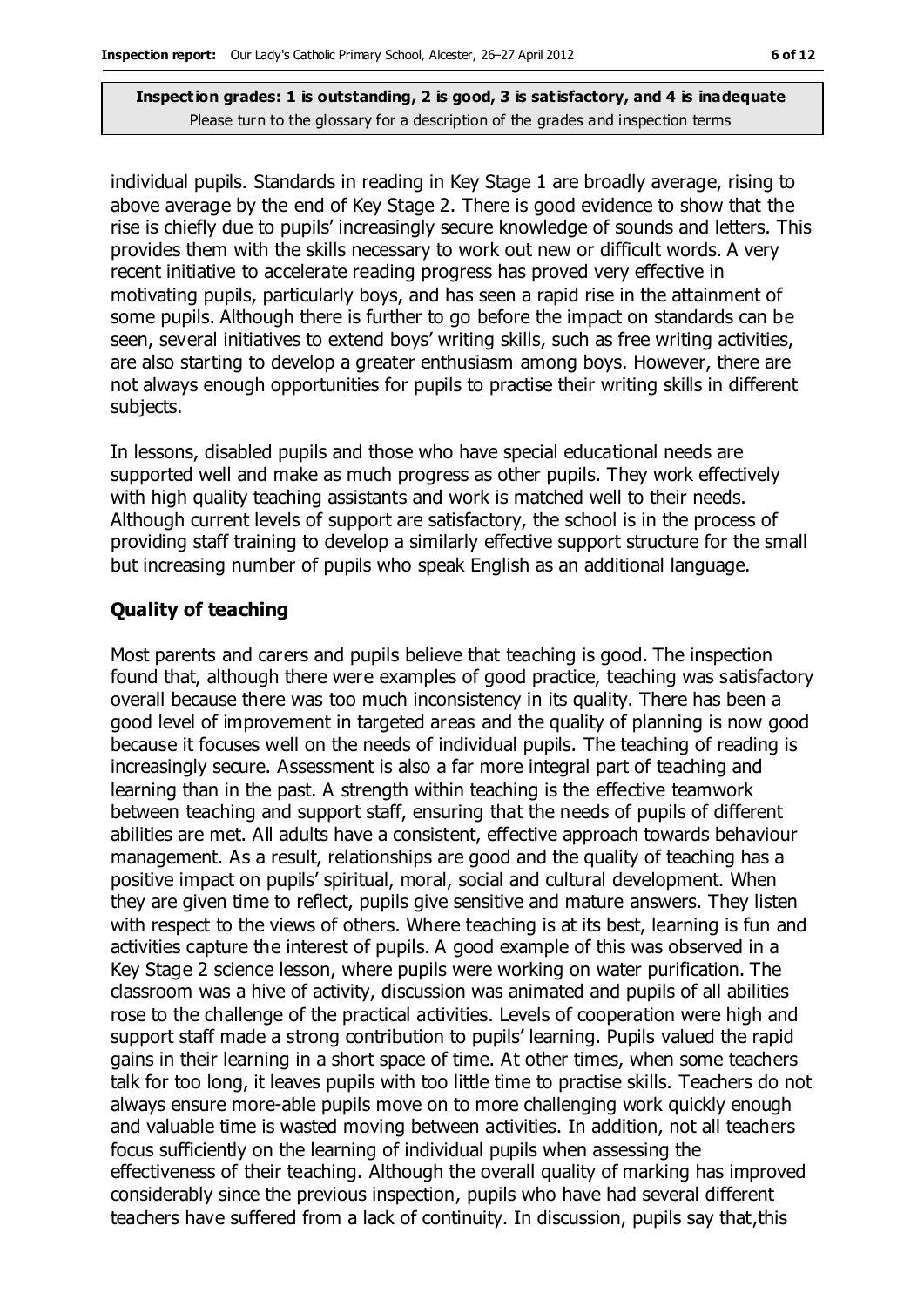has meant they are not always clear about their next steps in learning.

#### **Behaviour and safety of pupils**

Nearly all parents and carers believe that behaviour is good. The views in pupils' questionnaire responses were not quite so positive. The inspector talked to several pupils to gain a wider view. Pupils were very clear that, although the behaviour of a few pupils had not been as good as it should have been in the past, a more settled staffing situation meant behaviour was now back to being good. The inspector found this to be the case. Pupils are generally very polite and courteous and willing to support each other during lessons, if required. Most pupils leave the school as confident, mature individuals, ready for the next stage of their education. They are well informed about what constitutes bullying, including how to avoid cyber-bullying and are adamant that, when rare incidents occur, they are dealt with very effectively. The school is a nurturing environment where older pupils care very much about their younger friends. There is a deep sense of spirituality and moral responsibility which is underpinned by trusting relationships between staff and pupils. Incentives, such as 'This Week's Wonderful Work' are a strong feature of work on display. Pupils gain great pleasure from seeing their success.

Attendance has improved as a result of tighter monitoring and the successful methods used to reduce persistent absence. Pupils want to come to school and there are numerous incentives to encourage them to attend regularly and arrive on time. Special occasions, such as the weekly 'Well Done Assembly', show the school at its best and there is a very strong sense of community. Pupils are immensely proud of the awards they receive in recognition of their good work or behaviour. They are well motivated by the challenges that are presented. A few pupils, whose circumstances make them vulnerable, receive a high level of support and care. They participate fully in school life because they are treated as individuals and respected by all staff.

#### **Leadership and management**

The executive headteacher and the head of school complement each other's skills well and present an effective partnership that has successfully addressed the areas for improvement from the previous inspection. Senior leaders have provided stability and have put good quality monitoring systems in place to ensure that areas, such as the Early Years Foundation Stage, have been able to move forward at a satisfactory pace during a period of change. They know their school well and are strongly focused on securing rapid improvement. The monitoring of teaching is rigorous but does not always focus sufficiently on the learning of individual pupils. Good quality professional development permeates the school's work and has helped to improve the overall quality of teaching. However, staffing changes have made it difficult to strengthen the monitoring role of middle managers.

The recently formed federation of three schools is starting to have a positive impact on leadership and management. The federation learning improvement plan capitalises on the sharing of expertise and resources. Although this plan is in its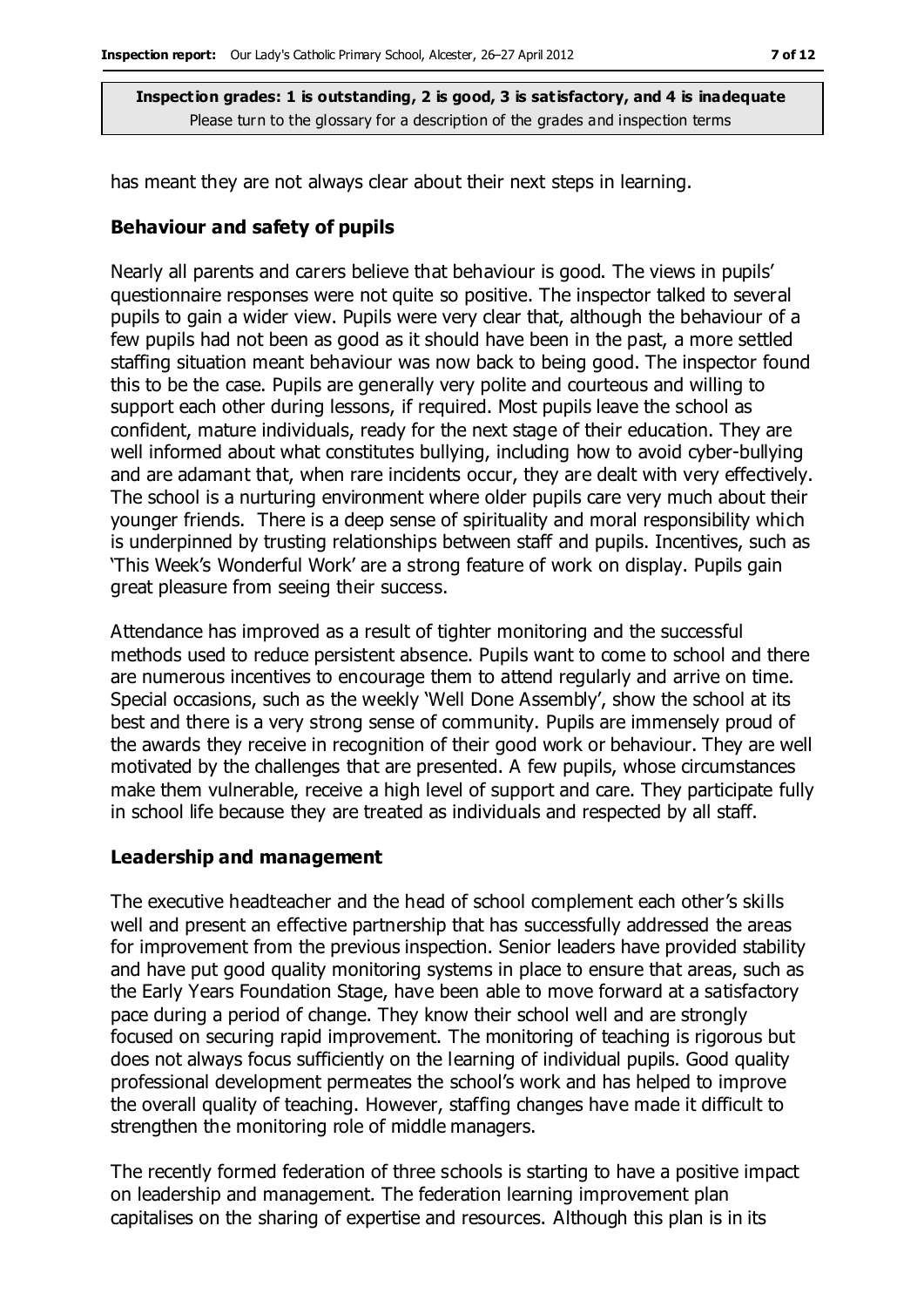infancy, Our Lady's is already starting to appreciate the benefits of working as part of a cohesive group. Governance is satisfactory. The federation governing body is effectively led and well organised. It has a good level of expertise and is adapting well to its new responsibilities. It monitors aspects, such as safeguarding, well. Safeguarding procedures are secure and meet government requirements.

The curriculum is broad and balanced. Subjects such as art, music and science have a high profile and add much to pupils' spiritual, moral, social and cultural development. The recent introduction of a computer suite has also added to pupils' enjoyment of school. Information and communication technology is now a far more integral part of pupils' everyday learning. Awareness of the diversity of culture within the United Kingdom is promoted well through, for example, links with a school in Birmingham. Strong links with schools in the federation and partner secondary schools provide invaluable opportunities that pupils in small schools might otherwise miss.

The school is a very inclusive community where pupils are valued as individuals. It successfully removes barriers to enable all groups of pupils achieve equally well. Collectively, these factors illustrate the care with which senior leaders and staff promote equality of opportunity and tackle discrimination.

Through improved use of data analysis, more effective monitoring of performance and the benefits gained from being part of a federation, the school is well placed to secure further improvement.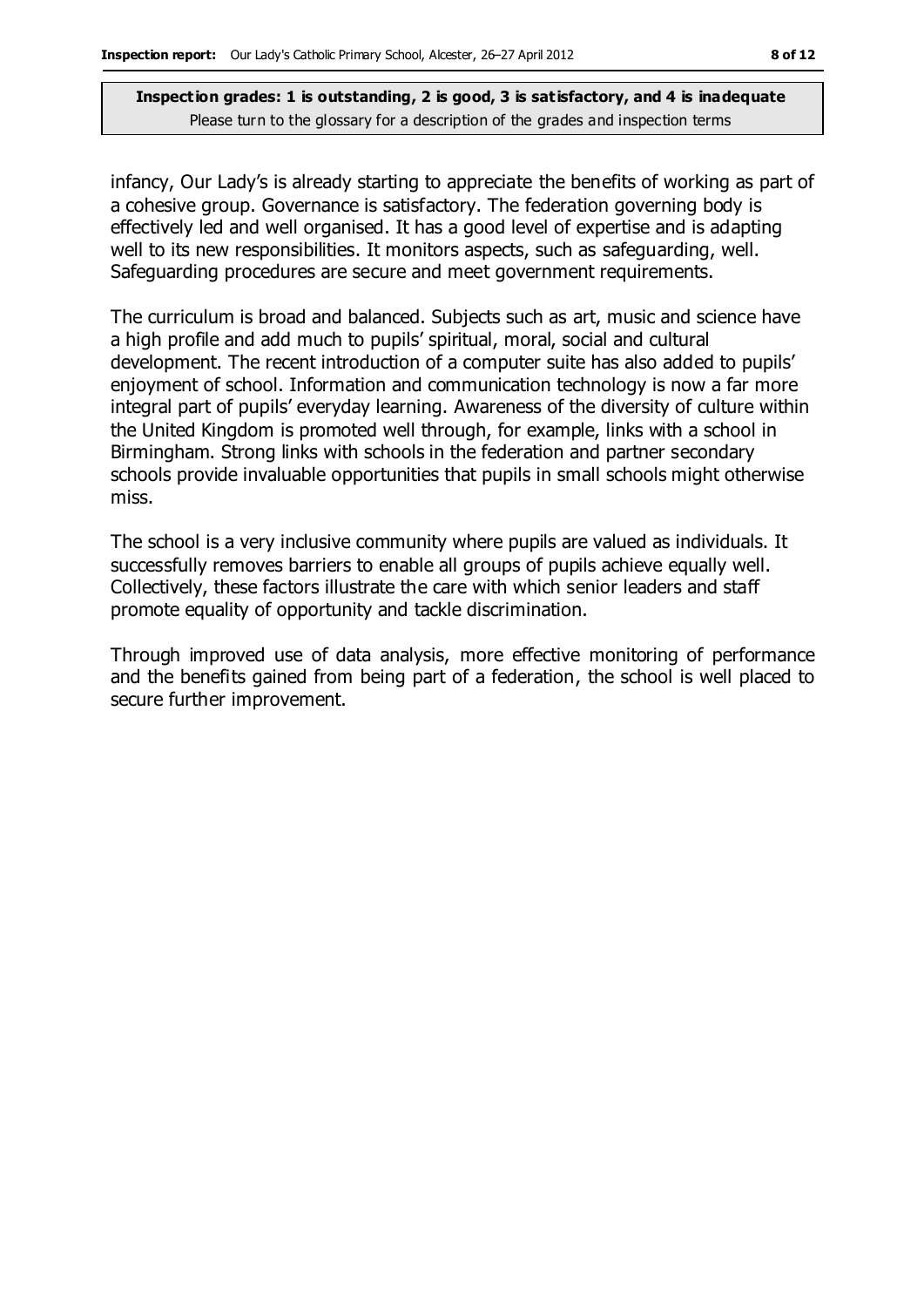٦

### **Glossary**

# **What inspection judgements mean Grade Judgement Description**

| Grage   | <b>Juagement</b> | <b>Description</b>                                            |
|---------|------------------|---------------------------------------------------------------|
| Grade 1 | Outstanding      | These features are highly effective. An outstanding           |
|         |                  | school provides exceptionally well for all its pupils' needs. |
| Grade 2 | Good             | These are very positive features of a school. A school        |
|         |                  | that is good is serving its pupils well.                      |
| Grade 3 | Satisfactory     | These features are of reasonable quality. A satisfactory      |
|         |                  | school is providing adequately for its pupils.                |
| Grade 4 | Inadequate       | These features are not of an acceptable standard. An          |
|         |                  | inadequate school needs to make significant                   |
|         |                  | improvement in order to meet the needs of its pupils.         |
|         |                  | Ofsted inspectors will make further visits until it           |
|         |                  | improves.                                                     |

### **Overall effectiveness of schools**

|                       | Overall effectiveness judgement (percentage of schools) |      |                     |                   |
|-----------------------|---------------------------------------------------------|------|---------------------|-------------------|
| <b>Type of school</b> | <b>Outstanding</b>                                      | Good | <b>Satisfactory</b> | <b>Inadequate</b> |
| Nursery schools       | 54                                                      | 42   |                     |                   |
| Primary schools       | 14                                                      | 49   | 32                  |                   |
| Secondary             | 20                                                      | 39   | 34                  |                   |
| schools               |                                                         |      |                     |                   |
| Special schools       | 33                                                      | 45   | 20                  |                   |
| Pupil referral        |                                                         | 55   | 28                  |                   |
| units                 |                                                         |      |                     |                   |
| All schools           | 16                                                      | 47   | 31                  |                   |

New school inspection arrangements have been introduced from 1 January 2012. This means that inspectors make judgements that were not made previously.

The data in the table above are for the period 1 September to 31 December 2011 and represent judgements that were made under the school inspection arrangements that were introduced on 1 September 2009. These data are consistent with the latest published official statistics about maintained school inspection outcomes (see [www.ofsted.gov.uk\)](http://www.ofsted.gov.uk/).

The sample of schools inspected during 2010/11 was not representative of all schools nationally, as weaker schools are inspected more frequently than good or outstanding schools.

Primary schools include primary academy converters. Secondary schools include secondary academy converters, sponsor-led academies and city technology colleges. Special schools include special academy converters and non-maintained special schools.

Percentages are rounded and do not always add exactly to 100.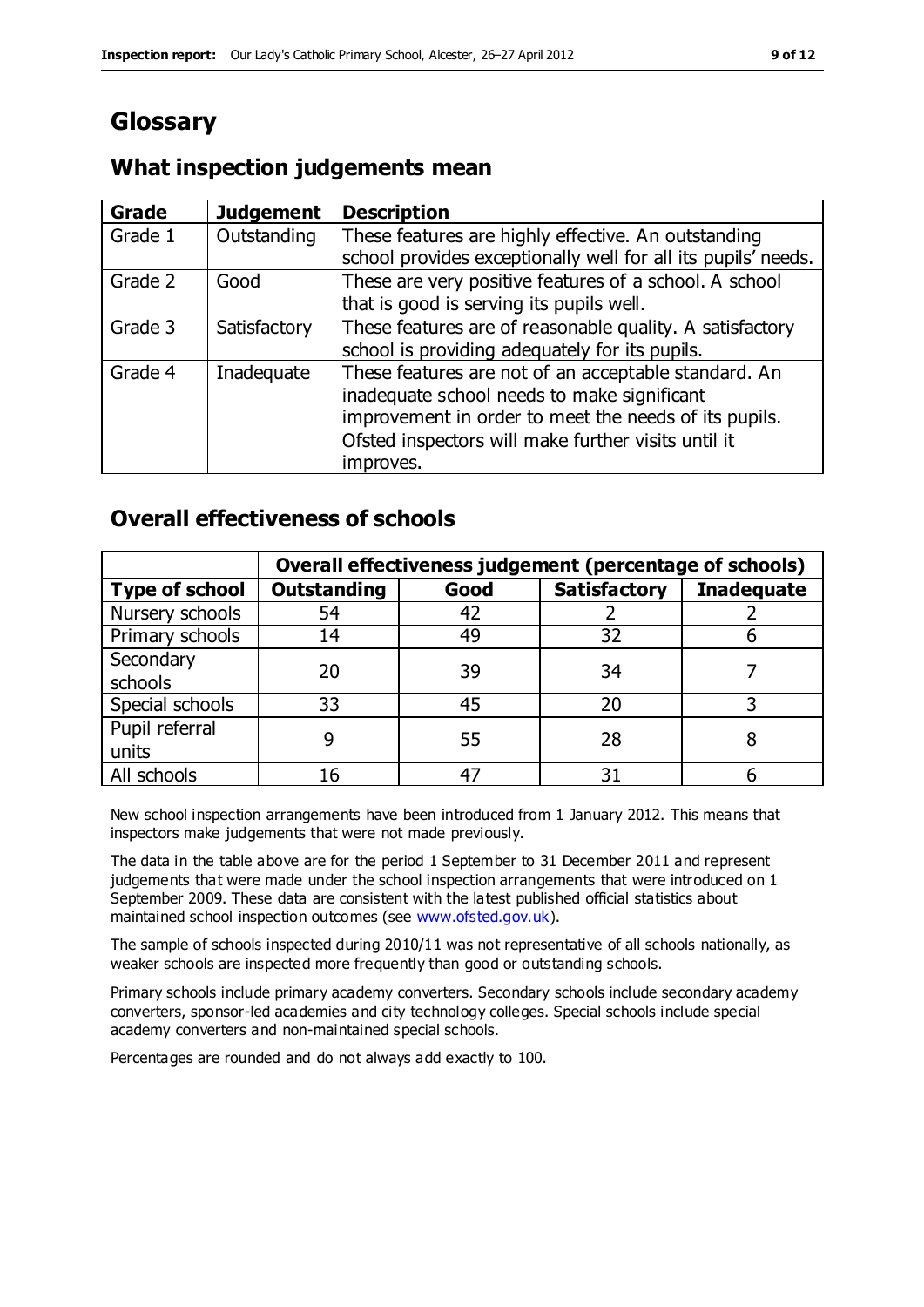## **Common terminology used by inspectors**

| Achievement:               | the progress and success of a pupil in their<br>learning and development taking account of their<br>attainment.                                                                                                        |
|----------------------------|------------------------------------------------------------------------------------------------------------------------------------------------------------------------------------------------------------------------|
| Attainment:                | the standard of the pupils' work shown by test and<br>examination results and in lessons.                                                                                                                              |
| Attendance:                | the regular attendance of pupils at school and in<br>lessons, taking into account the school's efforts to<br>encourage good attendance.                                                                                |
| Behaviour:                 | how well pupils behave in lessons, with emphasis<br>on their attitude to learning. Pupils' punctuality to<br>lessons and their conduct around the school.                                                              |
| Capacity to improve:       | the proven ability of the school to continue<br>improving based on its self-evaluation and what<br>the school has accomplished so far and on the<br>quality of its systems to maintain improvement.                    |
| Floor standards:           | the national minimum expectation of attainment<br>and progression measures.                                                                                                                                            |
| Leadership and management: | the contribution of all the staff with responsibilities,<br>not just the governors and headteacher, to<br>identifying priorities, directing and motivating staff<br>and running the school.                            |
| Learning:                  | how well pupils acquire knowledge, develop their<br>understanding, learn and practise skills and are<br>developing their competence as learners.                                                                       |
| Overall effectiveness:     | inspectors form a judgement on a school's overall<br>effectiveness based on the findings from their<br>inspection of the school.                                                                                       |
| Progress:                  | the rate at which pupils are learning in lessons and<br>over longer periods of time. It is often measured<br>by comparing the pupils' attainment at the end of a<br>key stage with their attainment when they started. |
| Safety:                    | how safe pupils are in school, including in lessons;<br>and their understanding of risks. Pupils' freedom<br>from bullying and harassment. How well the school<br>promotes safety, for example e-learning.             |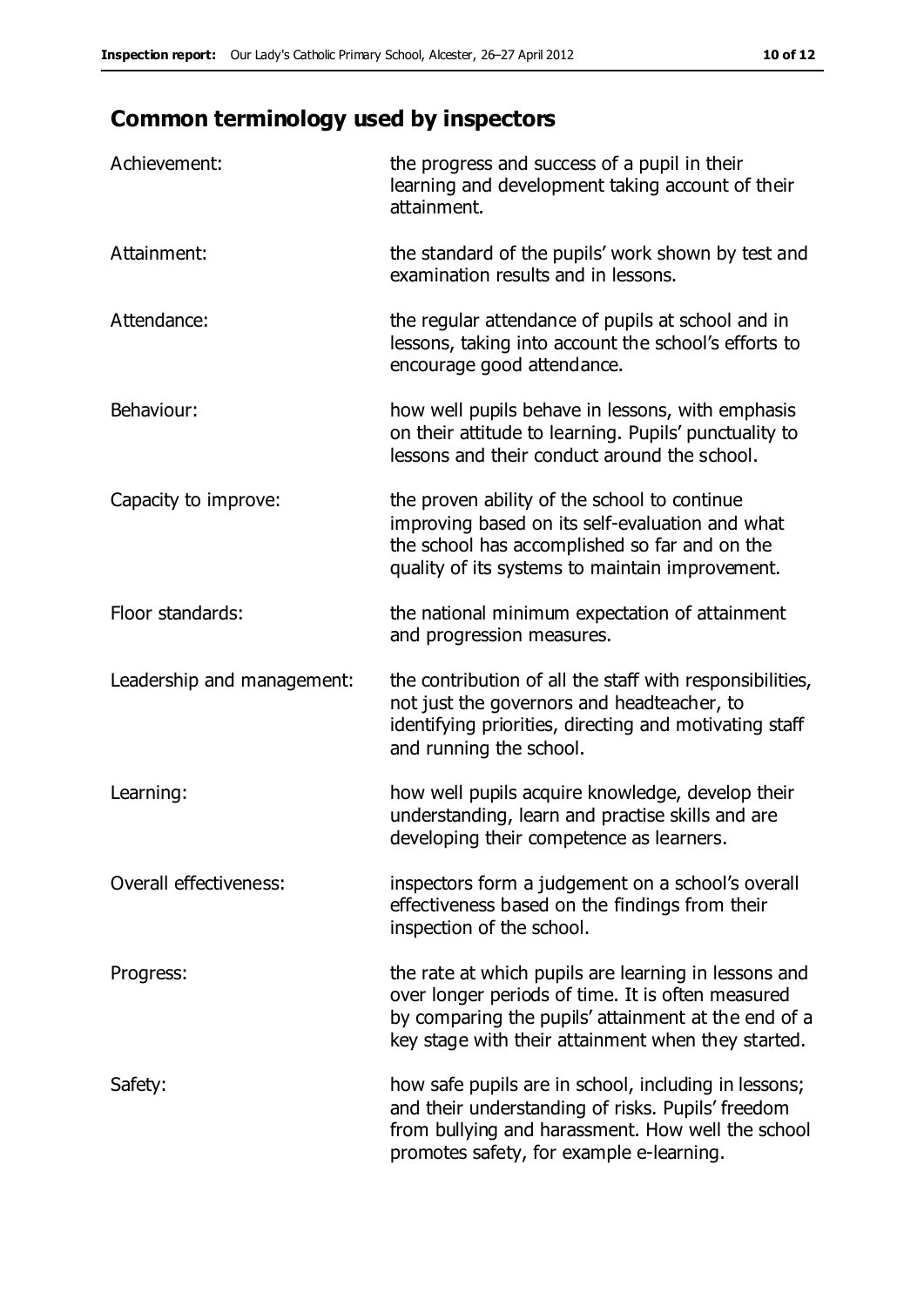#### **This letter is provided for the school, parents and carers to share with their children. It describes Ofsted's main findings from the inspection of their school.**



30 April 2012

Dear Pupils

#### **Inspection of Our Lady's Catholic Primary School, Alcester, Alcester, B49 6AG.**

Thank you for looking after me so well when I came to visit your school. You made me feel very much part of your school family. I enjoyed talking to you about your work and watching you working and playing together. I found you helpful and friendly. You say you enjoy school and feel very safe. It is good to see that so many of you have hardly missed a day at school this year. I liked coming to your 'Well Done Assembly'. It was a very special time for everyone.

You go to a satisfactory school where everyone cares for you a lot. You behave well and the older ones really care about and look after the younger ones. Your headteacher and head of school are doing a good job of trying to improve your school. Your teachers and teaching assistants try to make learning fun and give you the help you need to improve your work. Some of you who have had a lot of different teachers this year have found it hard to do your best. I am very pleased to see that you are starting to work hard again for your new teacher.

I have asked your school to do some things to help it improve. I want your teachers to find more ways to get the boys to enjoy their writing, so that they become confident writers as they get older. I also want your teachers to give all of you more chances to practise your writing skills in different subjects. Some of the teaching in your school is good and I would like all of it to be as good as that. I have also asked some of your teachers to keep a more careful check on how well you are doing and if you are making enough progress in the subjects they look after.

You can help by keeping up that good attendance and trying to do your best.

My best wishes to you all.

Yours sincerely

Kath Campbell Lead inspector